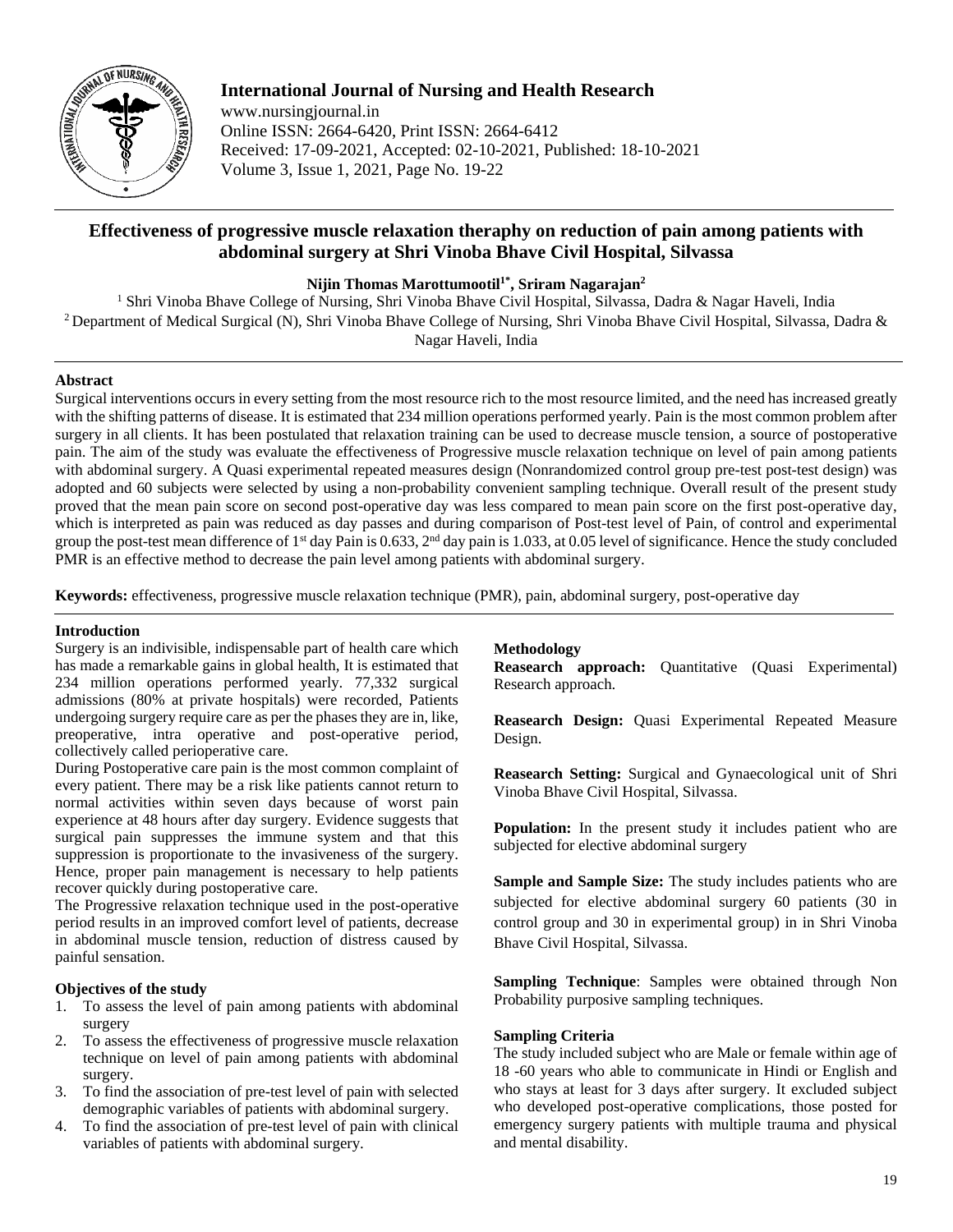#### **Description of Tool**

#### **1. Section A**

- a. Demographic variables
- b. Clinical data

### **2. Section B**

Pain numerical scale (10 point)

# **Ethical Considerations**

Ethical clearance was obtained from the institutional ethical committee of Shri Vinoba Bhave Civil Hospital, Silvassa, and informed consent was obtained from study participants.

# **Results**

| Table 1: Frequency and percentage distribution of subjects based on demographic variables. |  |  |  |  |
|--------------------------------------------------------------------------------------------|--|--|--|--|
|                                                                                            |  |  |  |  |

| Sr. No.          | <b>Demographic Data</b>  |                  | <b>Control Group</b> | <b>Experimental group</b> |                  |  |
|------------------|--------------------------|------------------|----------------------|---------------------------|------------------|--|
|                  |                          | $\mathbf f$      | $\frac{0}{0}$        | $\mathbf f$               | $\frac{0}{0}$    |  |
|                  | Gender                   |                  |                      |                           |                  |  |
| 1.               | Male                     | 15               | 50                   | 8                         | 26.7             |  |
|                  | Female                   | $\overline{15}$  | $\overline{50}$      | $\overline{22}$           | 73.3             |  |
|                  | Age in years             |                  |                      |                           |                  |  |
|                  | 20-29                    | 11               | 36.6                 | 5                         | 16.7             |  |
| 2.               | 30-39                    | 5                | 16.7                 | 10                        | 33.3             |  |
|                  | $40 - 49$                | $\,$ 8 $\,$      | 26.7                 | 10                        | 33.3             |  |
|                  | 50-59                    | 6                | 20                   | $\overline{5}$            | 16.7             |  |
|                  | Marital status           |                  |                      |                           |                  |  |
| 3                | Married                  | 26               | 86.7                 | 28                        | 93.3             |  |
|                  | Unmarried                | $\overline{4}$   | 13.3                 | $\overline{2}$            | 6.7              |  |
|                  | Education                |                  |                      |                           |                  |  |
|                  | Illiterate               | $\,$ 8 $\,$      | 26.7                 | 17                        | 56.7             |  |
|                  | Primary school           | $\overline{2}$   | 6.7                  | $\overline{2}$            | 6.7              |  |
| 4                | Middle school            | $\overline{3}$   | 10                   | $\overline{4}$            | 13.33            |  |
|                  | <b>Secondary School</b>  | 10               | 33.3                 | $\mathbf{1}$              | 3.33             |  |
|                  | Higher secondary/diploma | $\overline{2}$   | 6.6                  | $\overline{2}$            | 6.7              |  |
|                  | Graduate                 | 5                | 16.7                 | $\overline{4}$            | 13.3             |  |
|                  | Occupation               |                  |                      |                           |                  |  |
|                  | Labour                   | $\overline{4}$   | 13.3                 | $\overline{0}$            | $\Omega$         |  |
|                  | Self-employee            | $\overline{7}$   | 23.3                 | 8                         | 26.7             |  |
| 5.               | Private employee         | $\overline{8}$   | 26.8                 | 10                        | 33.3             |  |
|                  | Homemaker                | 10               | 33.3                 | 12                        | 40               |  |
|                  | Unemployed               | $\mathbf{1}$     | 3.3                  | $\overline{0}$            | $\theta$         |  |
|                  | Diet                     |                  |                      |                           |                  |  |
| 6.               | Vegetarian               | 3                | 10                   | 5                         | 16.7             |  |
|                  | Mixed                    | $\overline{27}$  | 90                   | $\overline{25}$           | 83.3             |  |
| $\overline{7}$ . | Type of family           |                  |                      |                           |                  |  |
|                  | Bachelor                 | $\boldsymbol{0}$ | $\mathbf{0}$         | $\mathbf{1}$              | $\overline{3.3}$ |  |
|                  | Nuclear                  | $\overline{30}$  | $\overline{100}$     | 20                        | 66.7             |  |
|                  | Joint                    | $\boldsymbol{0}$ | $\mathbf{0}$         | 9                         | 30               |  |
|                  | History of surgery       |                  |                      |                           |                  |  |
| 8.               | Yes                      | 12               | 40                   | $\,8\,$                   | 26.7             |  |
|                  | No                       | $\overline{18}$  | 60                   | $\overline{22}$           | 73.3             |  |

The above table indicates that the majority of subjects 22 (73.3%) were females in experimental and in control group both were equal in number 15 (50%) were males and 15 (50%) females. Most of the subjects10 (33.3%) were aged between 30-39 years & 40 - 49 years in experimental group while 11 (36.6%) in control group aged between 21-29 years. Majority of the subjects were

married both in experimental 28 (93.3%) and control 26 (86.6%). Majority of subjects were Homemaker 12 (40%) in experimental group and 10 (33.3%) were Private employee in control group. Majority of subjects both in experimental 25 (83.3%) and in control 27 (90%) group were taking mixed diet.

| Table 2: Distribution of subjects based on Clinical variable |
|--------------------------------------------------------------|
|--------------------------------------------------------------|

|         |                           |                      |                           | $N=60$        |  |
|---------|---------------------------|----------------------|---------------------------|---------------|--|
| Sr. No. | <b>Clinical variables</b> | <b>Control Group</b> | <b>Experimental group</b> |               |  |
|         |                           | $\frac{0}{0}$        |                           | $\frac{6}{9}$ |  |
|         | Height in cm              |                      |                           |               |  |
|         | 151-155                   | 20                   |                           | 26.7          |  |
|         | 156-160                   | 36.7                 |                           | 60            |  |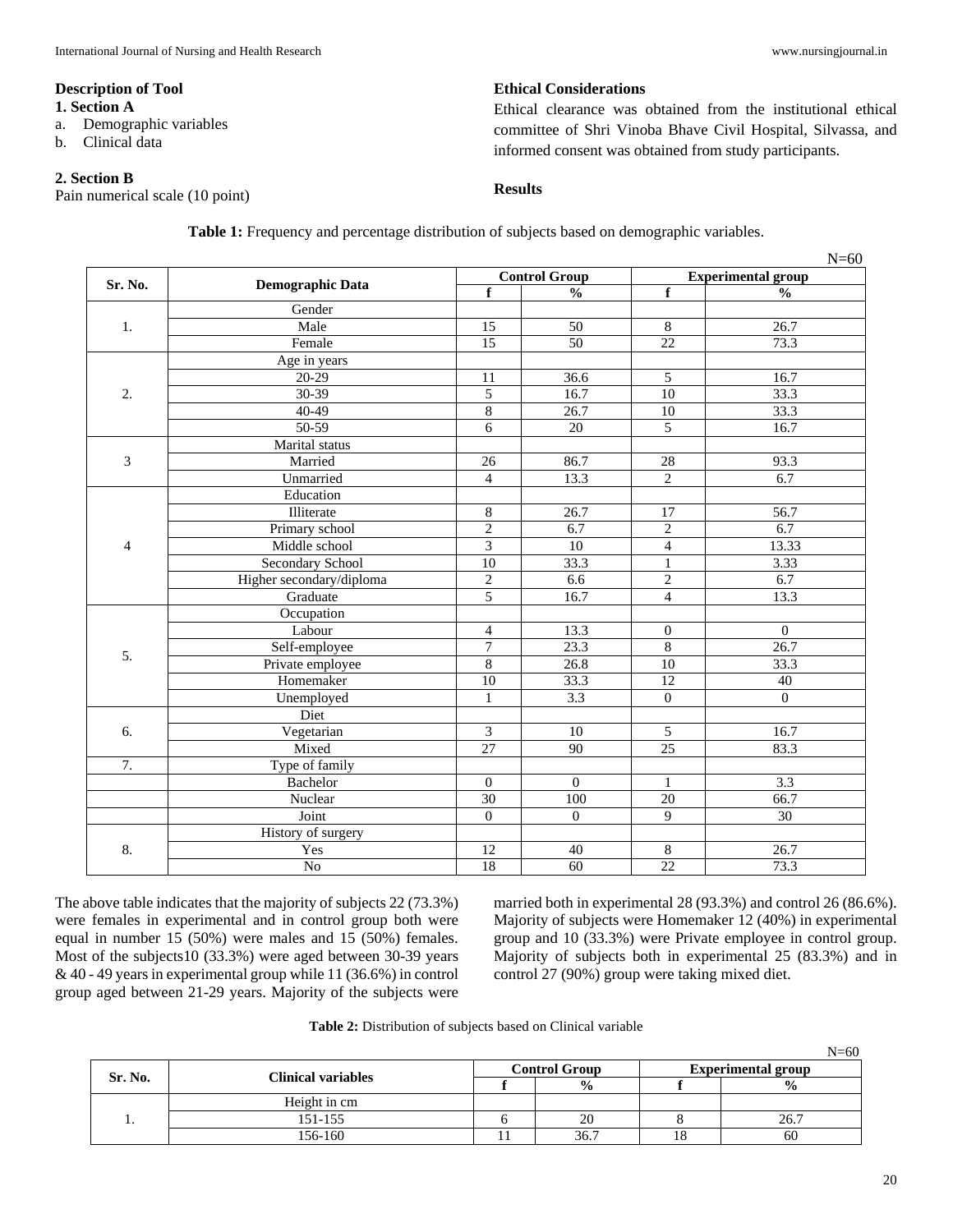|                                 | 161-165             | 13                                                                                                                                                                                                                                                                                                                                                            | 43.3             | $\overline{4}$  | 13.3             |
|---------------------------------|---------------------|---------------------------------------------------------------------------------------------------------------------------------------------------------------------------------------------------------------------------------------------------------------------------------------------------------------------------------------------------------------|------------------|-----------------|------------------|
|                                 | Weight in kg        |                                                                                                                                                                                                                                                                                                                                                               |                  |                 |                  |
| 2.<br>3<br>4.<br>5.<br>6.<br>7. | $36 - 45$           | $\overline{2}$                                                                                                                                                                                                                                                                                                                                                | 6.6              | $\overline{2}$  | 6.6              |
|                                 | $46 - 55$           | 18                                                                                                                                                                                                                                                                                                                                                            | 60               | 11              | 36.7             |
|                                 | 56-65               | 5                                                                                                                                                                                                                                                                                                                                                             | 16.7             | 11              | 36.7             |
|                                 | 66-75               | $\overline{5}$                                                                                                                                                                                                                                                                                                                                                | 16.7             | 6               | 20               |
|                                 | BMI                 |                                                                                                                                                                                                                                                                                                                                                               |                  |                 |                  |
|                                 | 18-22               | 25                                                                                                                                                                                                                                                                                                                                                            | 83.3             | 17              | 56.7             |
|                                 | $23 - 26$           | $\overline{5}$                                                                                                                                                                                                                                                                                                                                                | 16.7             | 12              | 40               |
|                                 | 27-30               | $\boldsymbol{0}$                                                                                                                                                                                                                                                                                                                                              | $\mathbf{0}$     | $\mathbf{1}$    | 3.3              |
|                                 | Surgery             |                                                                                                                                                                                                                                                                                                                                                               |                  |                 |                  |
|                                 | Appendectomy        | 11                                                                                                                                                                                                                                                                                                                                                            | 36.7             | 10              | 33.3             |
|                                 | <b>TAH</b>          | 10                                                                                                                                                                                                                                                                                                                                                            | 33.3             | $\overline{13}$ | 43.3             |
|                                 | Epigastric hernia   | $\mathbf{1}$                                                                                                                                                                                                                                                                                                                                                  | 3.3              |                 | 6.7              |
|                                 | Ovarian cyst        | $\mathbf{1}$                                                                                                                                                                                                                                                                                                                                                  | 3.3              |                 | $\mathbf{0}$     |
|                                 |                     | $\mathbf{1}$                                                                                                                                                                                                                                                                                                                                                  | $\overline{3.3}$ | $\overline{2}$  | 6.7              |
|                                 |                     | 4                                                                                                                                                                                                                                                                                                                                                             | 13.3             |                 | 6.7              |
|                                 | Oophorectomy        | 1                                                                                                                                                                                                                                                                                                                                                             | 3.3              | $\mathbf{1}$    | $\overline{3.3}$ |
|                                 | Iliostomy           | $\mathbf{1}$                                                                                                                                                                                                                                                                                                                                                  | $\overline{3.3}$ | $\Omega$        | $\Omega$         |
|                                 | Site of surgery     |                                                                                                                                                                                                                                                                                                                                                               |                  |                 |                  |
|                                 | MC Burney point     | 12                                                                                                                                                                                                                                                                                                                                                            | 40               | 10              | 33.3             |
|                                 | Lower abdomen       | 11                                                                                                                                                                                                                                                                                                                                                            | 36.7             | 16              | 53.3             |
|                                 | Transverse incision | $\overline{4}$                                                                                                                                                                                                                                                                                                                                                | 13.3             | $\overline{2}$  | 6.7              |
|                                 | Epigastric          |                                                                                                                                                                                                                                                                                                                                                               | 6.7              |                 | 6.7              |
|                                 |                     | $\mathbf{1}$                                                                                                                                                                                                                                                                                                                                                  | 3.3              |                 | $\mathbf{0}$     |
|                                 |                     |                                                                                                                                                                                                                                                                                                                                                               |                  |                 |                  |
|                                 | Yes                 | 5                                                                                                                                                                                                                                                                                                                                                             |                  | $\mathbf{1}$    | 3.3              |
|                                 | N <sub>o</sub>      | $\overline{2}$<br>$\overline{0}$<br>Ectopic pregnancy<br>$\overline{2}$<br>Peritonitis<br>$\overline{2}$<br>$\overline{2}$<br>Right lower quadrant incision<br>$\overline{0}$<br>History of Medical illness<br>16.7<br>25<br>83.3<br>29<br>Frequency of Analgesia<br>$\overline{8}$<br>26.7<br><b>BD</b><br>11<br>$\overline{22}$<br><b>TDS</b><br>19<br>73.3 | 96.7             |                 |                  |
|                                 |                     |                                                                                                                                                                                                                                                                                                                                                               |                  |                 |                  |
|                                 |                     |                                                                                                                                                                                                                                                                                                                                                               |                  |                 | 36.7             |
|                                 |                     |                                                                                                                                                                                                                                                                                                                                                               |                  |                 | 63.3             |

The above table indicates that majority of the subject's BMI in experimental group 17 (56.7) and 25 (83.3%) in the control group were between 18-22. The majority of patients have undergone appendectomy 10 (33.3%) in experimental 11 (36.7%) in the control group.

Regarding to Site of surgery, majority of patients in the

experimental group was lower abdomen 16 (53.3%) and in the control group was MC Burney point 12 (40%). Majority of samples both in experimental 29 (96.7%) and control group 25 (83.3%) has no any previous medical history. Majority of samples both in experimental 19 (63.3%) and control group 22 (83.3%) were taking analgesics thrice a day.

|  | <b>Table 3:</b> Comparison of Pre and Post Level of anxiety among experimental Group |  |  |
|--|--------------------------------------------------------------------------------------|--|--|

| Pain               | Pre test                    |       | Post test    |           | Mean difference |         |           |  |
|--------------------|-----------------------------|-------|--------------|-----------|-----------------|---------|-----------|--|
|                    | Mean                        | SD    | Mean         | <b>SD</b> |                 | T value | Inference |  |
| <sup>1st</sup> day | 8.63                        | 0.615 | 7 27<br>، ب. | 0645      | 1.267           | 10.11   |           |  |
| $2nd$ day          | 1 <sub>7</sub><br>$\cdot$ 1 | 0699  | 5.80         | 0.468     | 1.67            | 12.84   |           |  |

Table indicates that: The mean difference of 1<sup>st</sup> day Pain is 1.267,  $2<sup>nd</sup>$  day pain is 1.367. The calculated t- value of  $1<sup>st</sup>$  day pain is 10.11, 2nd day pain is 12.84, which is greater than the critical

value (2.0010) which shows that progressive muscle relaxation is effective.

| Table 4: Comparison of Post Level of pain between control and experimental Group |  |  |
|----------------------------------------------------------------------------------|--|--|
|----------------------------------------------------------------------------------|--|--|

|                    |                       |       |                           |           |                        |       | $N = 60$  |  |
|--------------------|-----------------------|-------|---------------------------|-----------|------------------------|-------|-----------|--|
| Pain               | C <b>ontrol Group</b> |       | <b>Experimental Group</b> |           | <b>Mean difference</b> | value |           |  |
|                    | Mean                  | SD    | <b>Mean</b>               | <b>SD</b> |                        |       | Inference |  |
| <sup>1st</sup> day |                       | 0.830 | 7.37                      | 0645      | 0.633                  | 3.298 |           |  |
| $2nd$ day          | 5.83                  | 0.791 | 5.80                      | 0.468     | .033                   | 4.84  |           |  |

The above table indicates that: The post-test mean difference of 1st day Pain is 0.633, 2nd day pain is 1.033 which greater than the critical value (2.0010) at 0.05 level of significance, the stated hypothesis, there is a significant mean difference in the level of

pain among experimental group and control group patients on practicing progressive muscle relaxation technique is accepted at 0.05 level of significance.